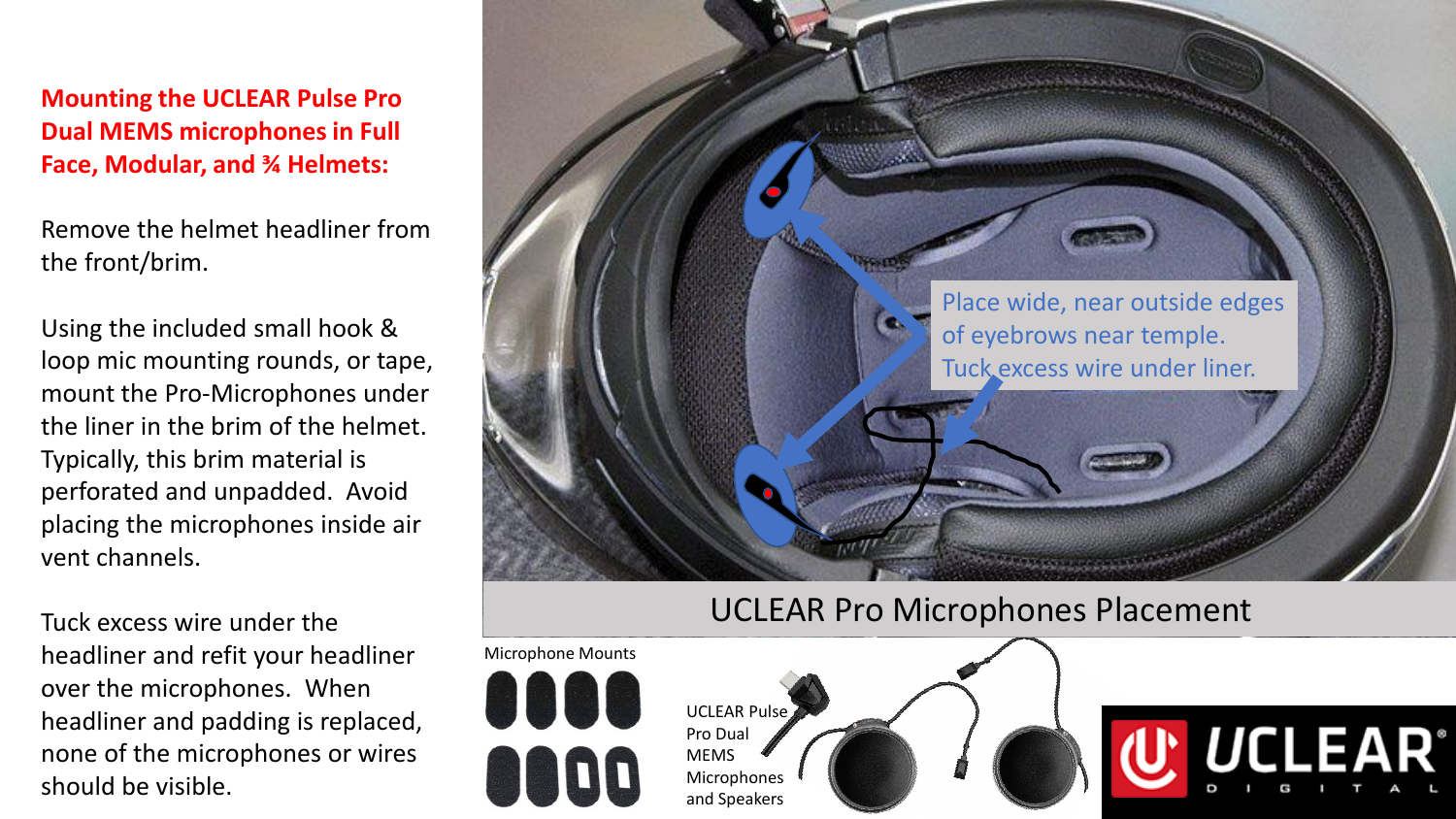## **UCLEAR Pulse Pro Dual MEMS Pro Microphones in Schuberth C3 Pro or Touratech Aventuro Helmets:**

Another good example for the perfect UCLEAR Pulse Pro microphone location in a Schuberth modular (flip front) helmet (similar helmet: Touratech Aventuro)

After removing the mesh layer of the inner liner, both microphones can be mounted invisible below the mesh and won't disturb while putting the helmet on/off or raise/close the flip part of the helmet. Thanks to [www.WebBikeWorld.com](http://www.webbikeworld.com/) for the test and pictures!